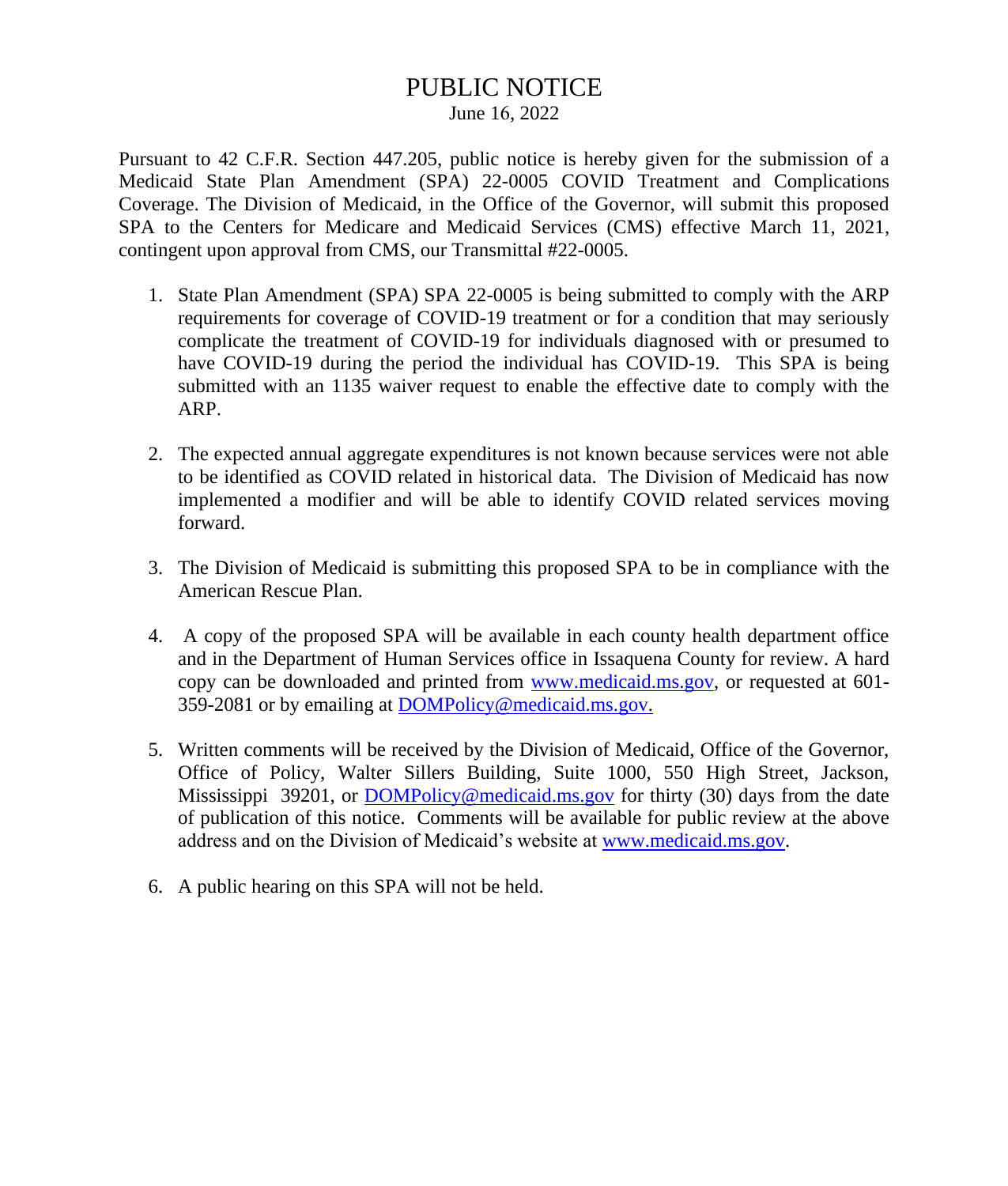## **COVID-19 Treatment at section 1905(a)(4)(F) of the Social Security Act**

During the period starting March 11, 2021 and ending on the last day of the first calendar quarter that begins one year after the last day of the emergency period described in section 1135(g)(1)(B) of the Social Security Act (the Act):

# *Coverage for the Treatment and Prevention of COVID*

\_X\_ The states assures coverage of COVID-19 treatment, including specialized equipment and therapies (including preventive therapies).

X The state assures that such coverage:

- 1. Includes any non-pharmacological item or service described in section 1905(a) of the Act, that is medically necessary for treatment of COVID-19;
- 2. Includes any drug or biological that is approved (or licensed) by the U.S. Food & Drug Administration (FDA) or authorized by the FDA under an Emergency Use Authorization (EUA) to treat or prevent COVID-19, consistent with the applicable authorizations;
- 3. Is provided without amount, duration or scope limitations that would otherwise apply when covered for purposes other than treatment or prevention of COVID-19;
- 4. Is provided to all categorically needy eligibility groups covered by the state that receive full Medicaid benefits;
- 5. Is provided to the optional COVID-19 group, if applicable; and
- 6. Is provided to beneficiaries without cost sharing pursuant to section  $1916(a)(2)(l)$ and 1916A(b)(3)(B)(xiii) of the Act; reimbursement to qualified providers for such coverage is not reduced by any cost sharing that would otherwise be applicable under the state plan.

Applies to the state's approved Alternative Benefit Plans, without any deduction, cost sharing, or similar charge, pursuant to section 1937(b)(8)(B) of the Act.

The state assures compliance with the HHS COVID-19 PREP Act declarations and authorizations, including all of the amendments to the declaration.

Additional Information (Optional):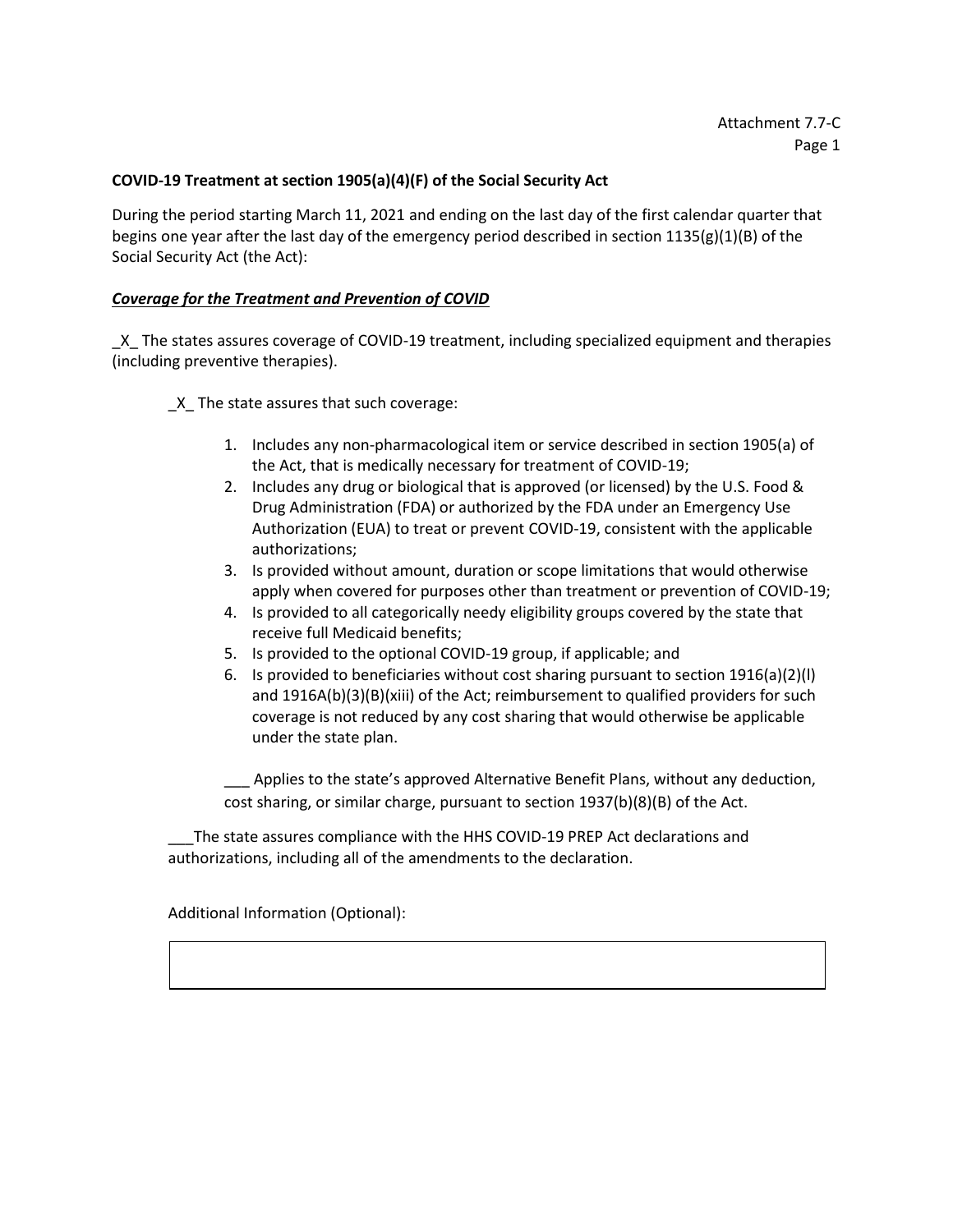## *Coverage for a Condition that May Seriously Complicate the Treatment of COVID*

\_X\_ The states assures coverage of treatment for a condition that may seriously complicate the treatment of COVID-19 during the period when a beneficiary is diagnosed with or is presumed to have COVID-19.

\_X\_ The state assures that such coverage:

- 1. Includes items and services, including drugs, that were covered by the state as of March 11, 2021;
- 2. Is provided without amount, duration or scope limitations that would otherwise apply when covered for other purposes;
- 3. Is provided to all categorically needy eligibility groups covered by the state that receive full Medicaid benefits;
- 4. Is provided to the optional COVID-19 group, if applicable; and
- 5. Is provided to beneficiaries without cost sharing pursuant to section 1916(a)(2)(l) and 1916A(b)(3)(B)(xiii) of the Act; reimbursement to qualified providers for such coverage is not reduced by any cost sharing that would otherwise be applicable under the state plan.

Applies to the state's approved Alternative Benefit Plans, without any deduction, cost sharing, or similar charge, pursuant to section 1937(b)(8)(B) of the Act.

\_X\_ The state assures compliance with the HHS COVID-19 PREP Act declarations and authorizations, including all of the amendments to the declaration.

Additional Information (Optional):

#### *Reimbursement*

X The state assures that it has established state plan rates for COVID-19 treatment, including specialized equipment and therapies (including preventive therapies).

List references to Medicaid state plan payment methodologies that describe the rates for COVID-19 treatment for each applicable Medicaid benefit:

Payment methodologies for COVID-19 treatment are described in Attachment 4.19-A and 4.19-B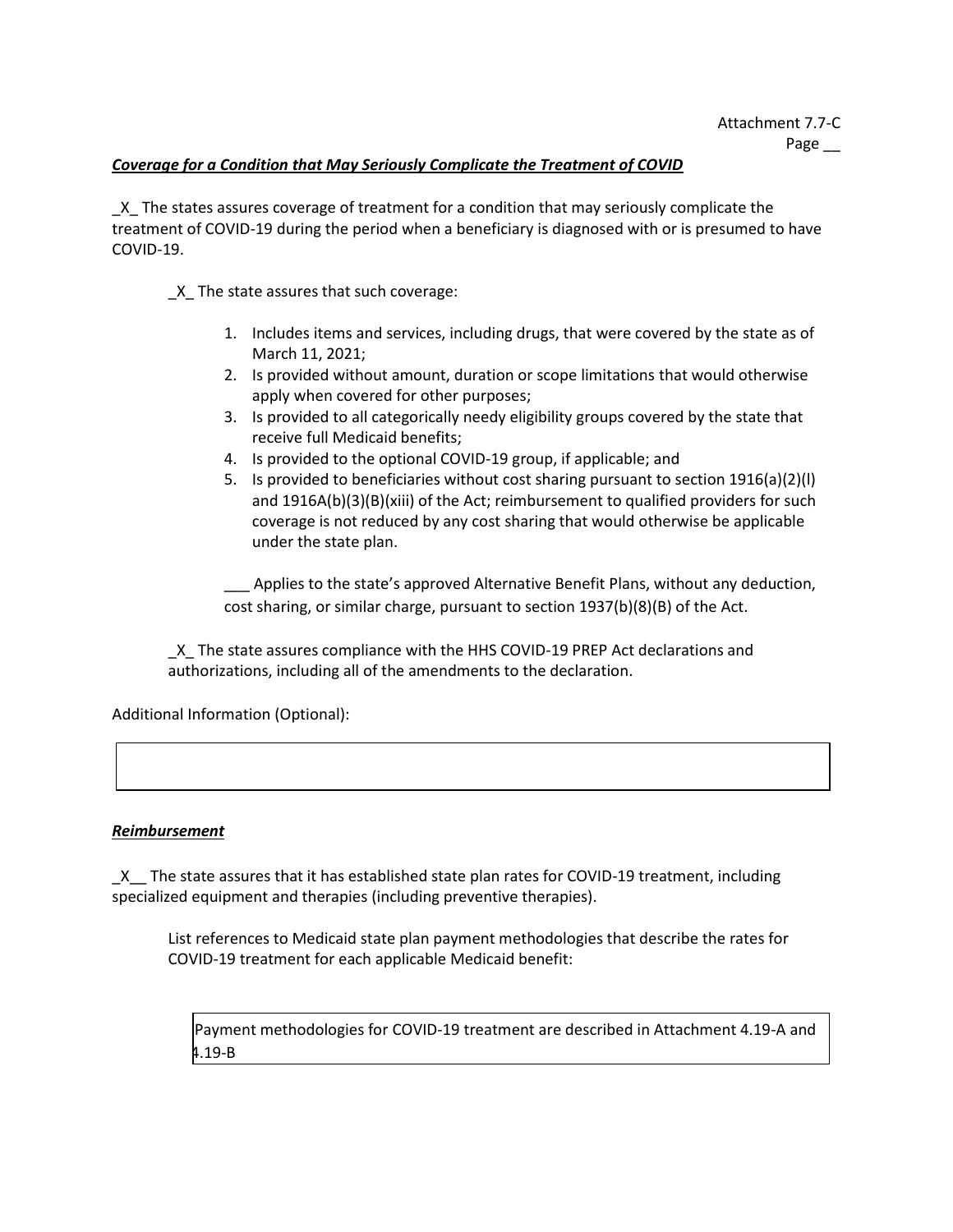The state is establishing rates or fee schedule for COVID-19 treatment, including specialized equipment and therapies (including preventive therapies) pursuant to sections 1905(a)(4)(F) and 1902(a)(30)(A) of the Act.

> \_\_\_\_ The state's rates or fee schedule is the same for all governmental and private providers.

\_\_\_\_ The below listed providers are paid differently from the above rate schedules and payment to these providers for COVID-19 vaccines and the administration of the vaccines are described under the benefit payment methodology applicable to the provider type:

Additional Information (Optional):

*PRA Disclosure Statement Under the Privacy Act of 1974 any personally identifying information obtained will be kept private to the extent of the law. An agency may not conduct or sponsor, and a person is not required to respond*  to, a collection of information unless it displays a currently valid Office of Management and Budget (OMB) control *number. The OMB control number for this project is 0938-1148 (CMS-10398 # 75). Public burden for all of the collection of information requirements under this control number is estimated to take up to 1 hour per response. Send comments regarding this burden estimate or any other aspect of this collection of information, including suggestions for reducing this burden, to CMS, 7500 Security Boulevard, Attn: Paperwork Reduction Act Reports Clearance Officer, Mail Stop C4-26-05, Baltimore, Maryland 21244-1850.*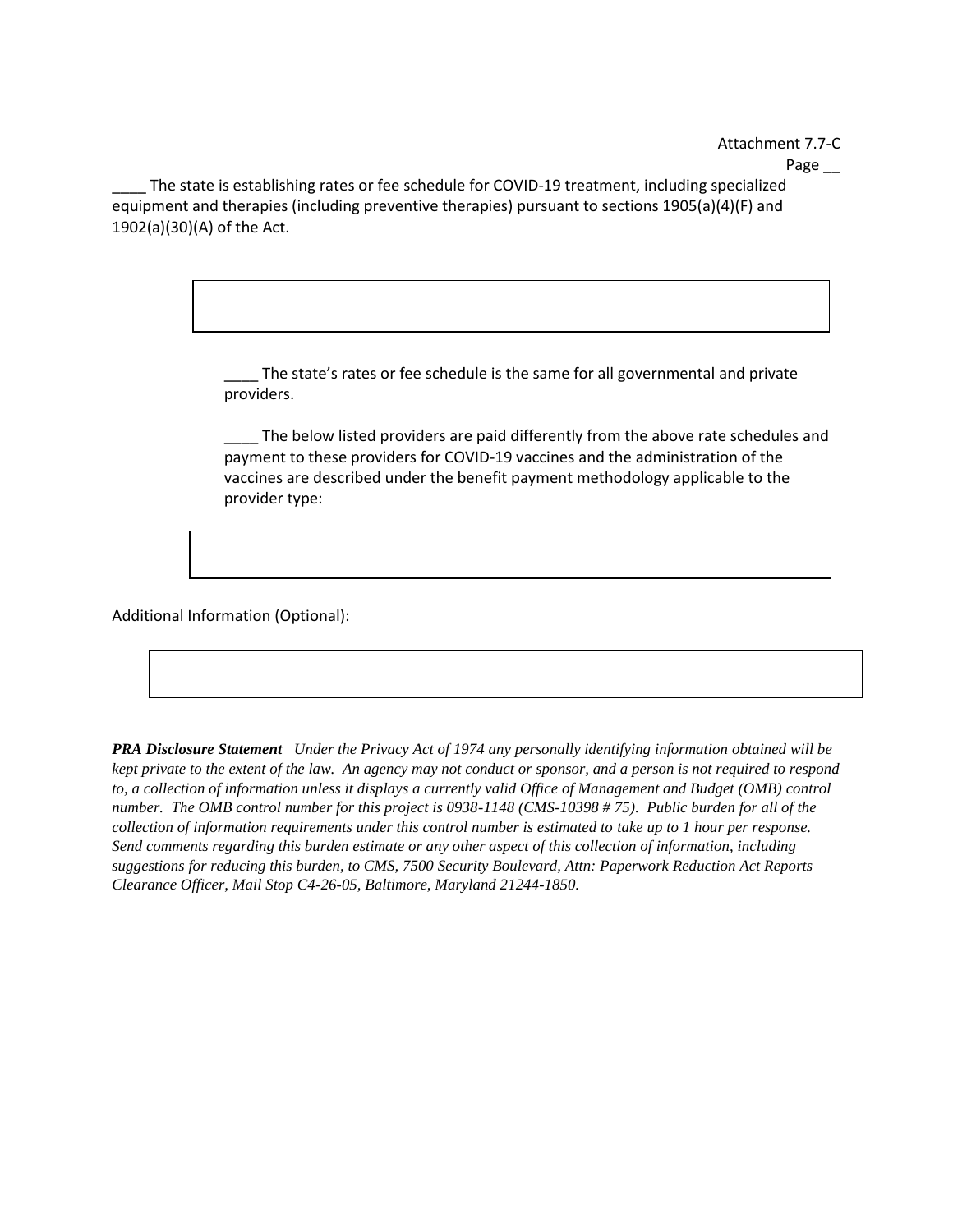## **COVID‐19 Treatment at section 1905(a)(4)(F) of the Social Security Act**

During the period starting March 11, 2021 and ending on the last day of the first calendar quarter that begins one year after the last day of the emergency period described in section 1135(g)(1)(B) of the Social Security Act (the Act):

# *Coverage for the Treatment and Prevention of COVID*

\_X\_ The states assures coverage of COVID‐19 treatment, including specialized equipment and therapies (including preventive therapies).

\_X\_ The state assures that such coverage:

- 1. Includes any non‐pharmacological item or service described in section 1905(a) of the Act, that is medically necessary for treatment of COVID‐19;
- 2. Includes any drug or biological that is approved (or licensed) by the U.S. Food & Drug Administration (FDA) or authorized by the FDA under an Emergency Use Authorization (EUA) to treat or prevent COVID‐19, consistent with the applicable authorizations;
- 3. Is provided without amount, duration or scope limitations that would otherwise apply when covered for purposes other than treatment or prevention of COVID‐19;
- 4. Is provided to all categorically needy eligibility groups covered by the state that receive full Medicaid benefits;
- 5. Is provided to the optional COVID‐19 group, if applicable; and
- 6. Is provided to beneficiaries without cost sharing pursuant to section  $1916(a)(2)(l)$ and 1916A(b)(3)(B)(xiii) of the Act; reimbursement to qualified providers for such coverage is not reduced by any cost sharing that would otherwise be applicable under the state plan.

Applies to the state's approved Alternative Benefit Plans, without any deduction, cost sharing, or similar charge, pursuant to section 1937(b)(8)(B) of the Act.

The state assures compliance with the HHS COVID-19 PREP Act declarations and authorizations, including all of the amendments to the declaration.

Additional Information (Optional):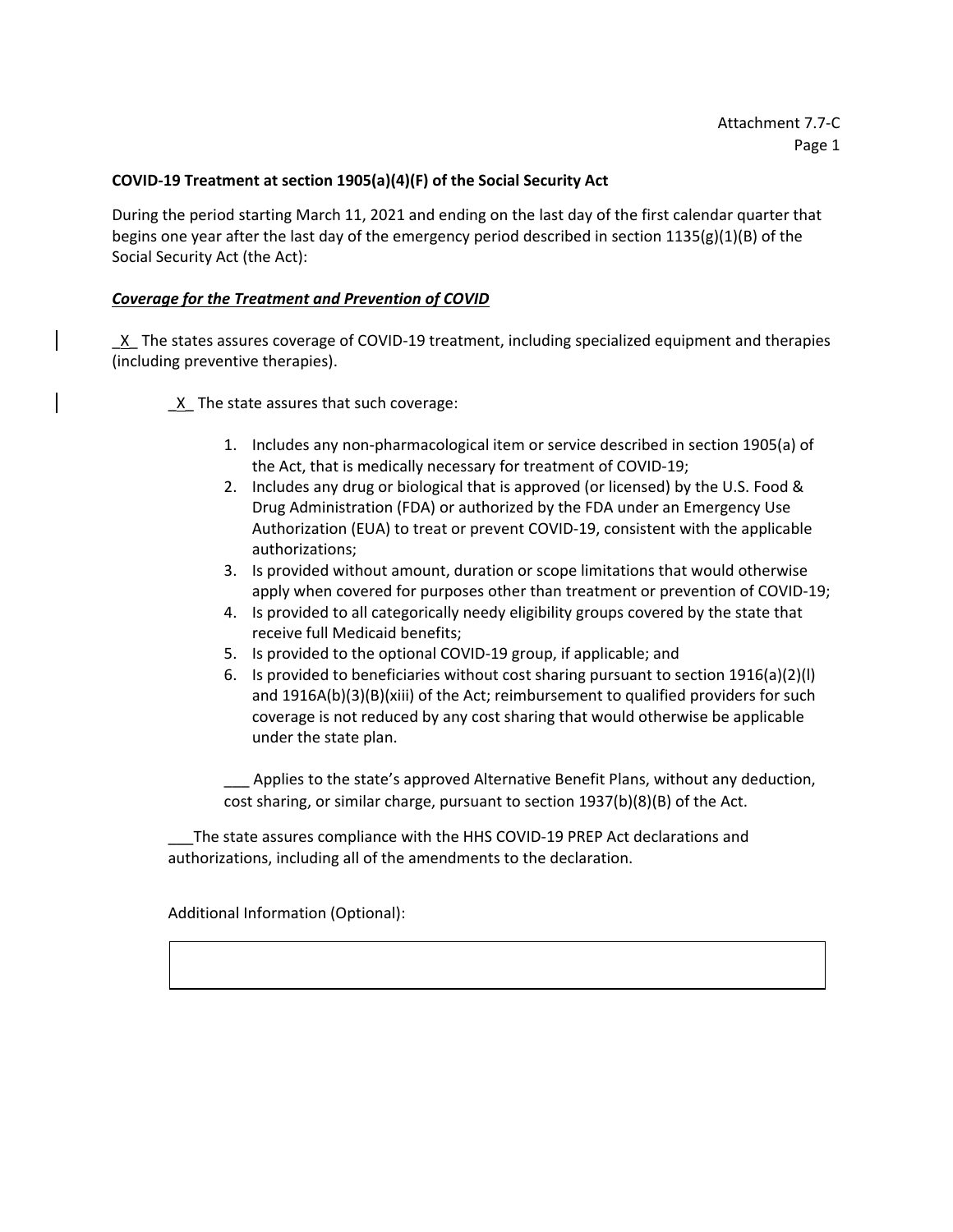## *Coverage for a Condition that May Seriously Complicate the Treatment of COVID*

X- The states assures coverage of treatment for a condition that may seriously complicate the treatment of COVID‐19 during the period when a beneficiary is diagnosed with or is presumed to have COVID‐19.

 $X$  The state assures that such coverage:

- 1. Includes items and services, including drugs, that were covered by the state as of March 11, 2021;
- 2. Is provided without amount, duration or scope limitations that would otherwise apply when covered for other purposes;
- 3. Is provided to all categorically needy eligibility groups covered by the state that receive full Medicaid benefits;
- 4. Is provided to the optional COVID‐19 group, if applicable; and
- 5. Is provided to beneficiaries without cost sharing pursuant to section 1916(a)(2)(l) and 1916A(b)(3)(B)(xiii) of the Act; reimbursement to qualified providers for such coverage is not reduced by any cost sharing that would otherwise be applicable under the state plan.

Applies to the state's approved Alternative Benefit Plans, without any deduction, cost sharing, or similar charge, pursuant to section 1937(b)(8)(B) of the Act.

X The state assures compliance with the HHS COVID-19 PREP Act declarations and authorizations, including all of the amendments to the declaration.

Additional Information (Optional):

#### *Reimbursement*

 $X$  The state assures that it has established state plan rates for COVID-19 treatment, including specialized equipment and therapies (including preventive therapies).

List references to Medicaid state plan payment methodologies that describe the rates for COVID‐19 treatment for each applicable Medicaid benefit:

Payment methodologies for COVID‐19 treatment are described in Attachment 4.19‐A and 4.19‐B